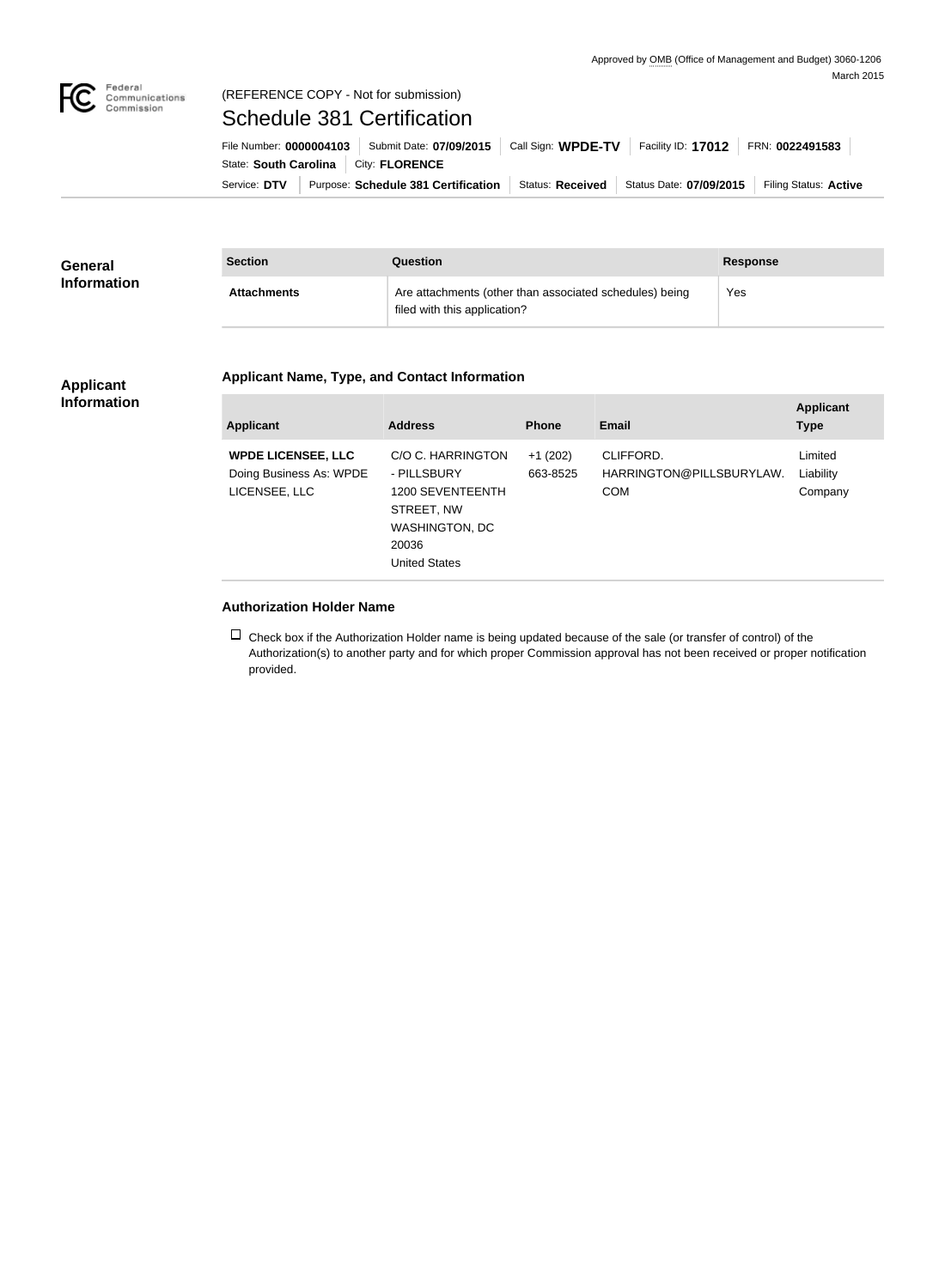| <b>Contact</b>                | <b>Contact Name</b>                                                                      | <b>Address</b>                                                                           | <b>Phone</b>          | <b>Email</b>                                        | <b>Contact Type</b>     |
|-------------------------------|------------------------------------------------------------------------------------------|------------------------------------------------------------------------------------------|-----------------------|-----------------------------------------------------|-------------------------|
| <b>Representatives</b><br>(1) | <b>CLIFFORD M.</b><br><b>HARRINGTON</b><br>PILLSBURY WINTHROP<br><b>SHAW PITTMAN LLP</b> | 1200 SEVENTEENTH<br>STREET. NW<br><b>WASHINGTON, DC</b><br>20036<br><b>United States</b> | $+1(202)$<br>663-8000 | CLIFFORD.<br>HARRINGTON@PILLSBURYLAW.<br><b>COM</b> | Legal<br>Representative |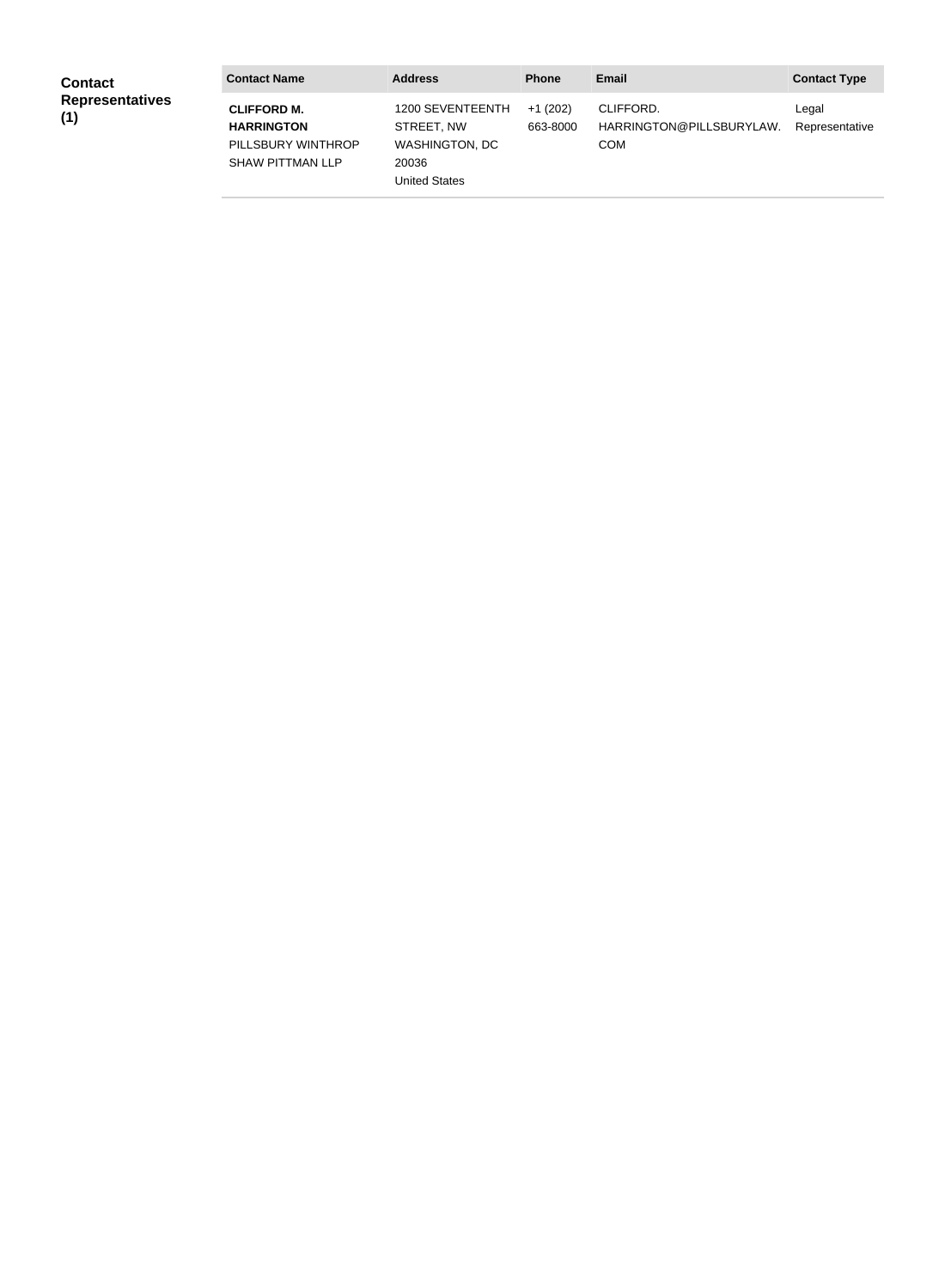| <b>Schedule 381</b> |  |
|---------------------|--|
|                     |  |

| }1 | <b>Section</b>                                | <b>Question</b>                                                                                                                                                                                                              | <b>Response</b>                                                   |
|----|-----------------------------------------------|------------------------------------------------------------------------------------------------------------------------------------------------------------------------------------------------------------------------------|-------------------------------------------------------------------|
|    | Database<br>Certification                     | License File Number:                                                                                                                                                                                                         | <b>BLCDT-</b><br>20080815ABI                                      |
|    |                                               | Licensee hereby certifies that it has reviewed its license authorization/construction<br>permit and underlying Database Technical Information for its Eligible Facility as<br>reflected in File Number BLCDT-20080815ABI and | it is accurate and<br>complete to the<br>best of its<br>knowledge |
|    | Information<br>on Licensed<br>Facility        | <b>Transmitter Make:</b>                                                                                                                                                                                                     | <b>AXCERA</b>                                                     |
|    |                                               | <b>Transmitter Model:</b>                                                                                                                                                                                                    | <b>VISIONARY</b>                                                  |
|    |                                               | Transmitter Maximum Power Output:                                                                                                                                                                                            | 22.0                                                              |
|    |                                               | Transmitter Type:                                                                                                                                                                                                            | Tube                                                              |
|    | Licensee's<br>Primary<br>Antenna              | Antenna Type:                                                                                                                                                                                                                | Slot                                                              |
|    |                                               | Is the licensee's primary antenna capable of operating over multiple channels (e.g.,<br>broadband)?                                                                                                                          | No                                                                |
|    |                                               | Is the licensee's primary antenna shared?                                                                                                                                                                                    | No                                                                |
|    |                                               | Antenna Location:                                                                                                                                                                                                            | <b>Top Mount</b>                                                  |
|    | Licensee's<br>Primary<br>Transmission<br>Line | Transmission Line Type:                                                                                                                                                                                                      | Rigid                                                             |
|    |                                               | Section Lengths:                                                                                                                                                                                                             | 19.50 feet                                                        |
|    | Antenna<br>Support<br>Structure               | Year of last structural analysis conducted on the structure:                                                                                                                                                                 | 2008                                                              |
|    |                                               | Under what structural standard was the last structural analysis conducted:                                                                                                                                                   | Other                                                             |
|    |                                               | Does the licensee own this antenna support structure:                                                                                                                                                                        | Yes                                                               |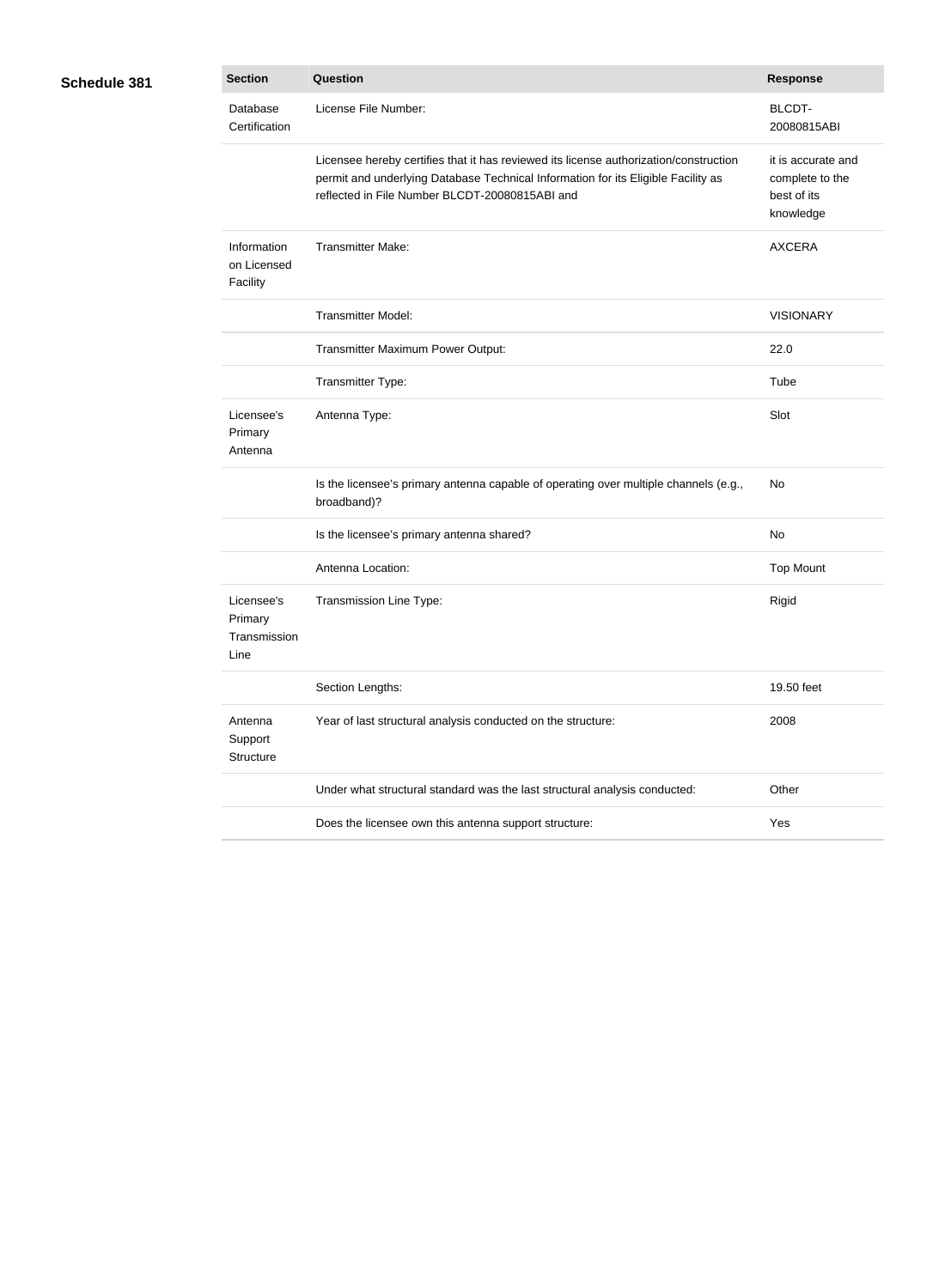| <b>Certification</b> | <b>Section</b>                                    | <b>Question</b>                                                                                                                                                                                                                                                                                                                                                                                                                                                                                                                                                                                                                                                                                                                                                                                                                                           | <b>Response</b>                                               |  |
|----------------------|---------------------------------------------------|-----------------------------------------------------------------------------------------------------------------------------------------------------------------------------------------------------------------------------------------------------------------------------------------------------------------------------------------------------------------------------------------------------------------------------------------------------------------------------------------------------------------------------------------------------------------------------------------------------------------------------------------------------------------------------------------------------------------------------------------------------------------------------------------------------------------------------------------------------------|---------------------------------------------------------------|--|
|                      | <b>General Certification</b><br><b>Statements</b> | The Applicant waives any claim to the use of any particular<br>frequency or of the electromagnetic spectrum as against the<br>regulatory power of the United States because of the<br>previous use of the same, whether by authorization or<br>otherwise, and requests an Authorization in accordance with<br>this application (See Section 304 of the Communications Act<br>of 1934, as amended.).                                                                                                                                                                                                                                                                                                                                                                                                                                                       |                                                               |  |
|                      |                                                   | The Applicant certifies that neither the Applicant nor any<br>other party to the application is subject to a denial of Federal<br>benefits pursuant to §5301 of the Anti-Drug Abuse Act of<br>1988, 21 U.S.C. §862, because of a conviction for<br>possession or distribution of a controlled substance. This<br>certification does not apply to applications filed in services<br>exempted under §1.2002(c) of the rules, 47 CFR. See §1.<br>2002(b) of the rules, 47 CFR §1.2002(b), for the definition of<br>"party to the application" as used in this certification §1.2002<br>(c). The Applicant certifies that all statements made in this<br>application and in the exhibits, attachments, or documents<br>incorporated by reference are material, are part of this<br>application, and are true, complete, correct, and made in<br>good faith.   |                                                               |  |
|                      | <b>Authorized Party to Sign</b>                   | <b>FAILURE TO SIGN THIS APPLICATION MAY RESULT IN</b><br>DISMISSAL OF THE APPLICATION AND FORFEITURE<br>OF ANY FEES PAID<br>Upon grant of this application, the Authorization Holder may<br>be subject to certain construction or coverage requirements.<br>Failure to meet the construction or coverage requirements<br>will result in automatic cancellation of the Authorization.<br>Consult appropriate FCC regulations to determine the<br>construction or coverage requirements that apply to the type<br>of Authorization requested in this application.<br>WILLFUL FALSE STATEMENTS MADE ON THIS FORM<br>OR ANY ATTACHMENTS ARE PUNISHABLE BY FINE AND<br>/OR IMPRISONMENT (U.S. Code, Title 18, §1001) AND/OR<br>REVOCATION OF ANY STATION AUTHORIZATION (U.S.<br>Code, Title 47, §312(a)(1)), AND/OR FORFEITURE (U.S.<br>Code, Title 47, §503). |                                                               |  |
|                      |                                                   | I certify that this application includes all required and<br>relevant attachments.                                                                                                                                                                                                                                                                                                                                                                                                                                                                                                                                                                                                                                                                                                                                                                        | Yes                                                           |  |
|                      |                                                   | I declare, under penalty of perjury, that I am an authorized<br>representative of the above-named applicant for the<br>Authorization(s) specified above.                                                                                                                                                                                                                                                                                                                                                                                                                                                                                                                                                                                                                                                                                                  | David B. Amy<br>Secretary, Sinclair<br>Television Group, Inc. |  |
|                      |                                                   |                                                                                                                                                                                                                                                                                                                                                                                                                                                                                                                                                                                                                                                                                                                                                                                                                                                           | 07/09/2015                                                    |  |